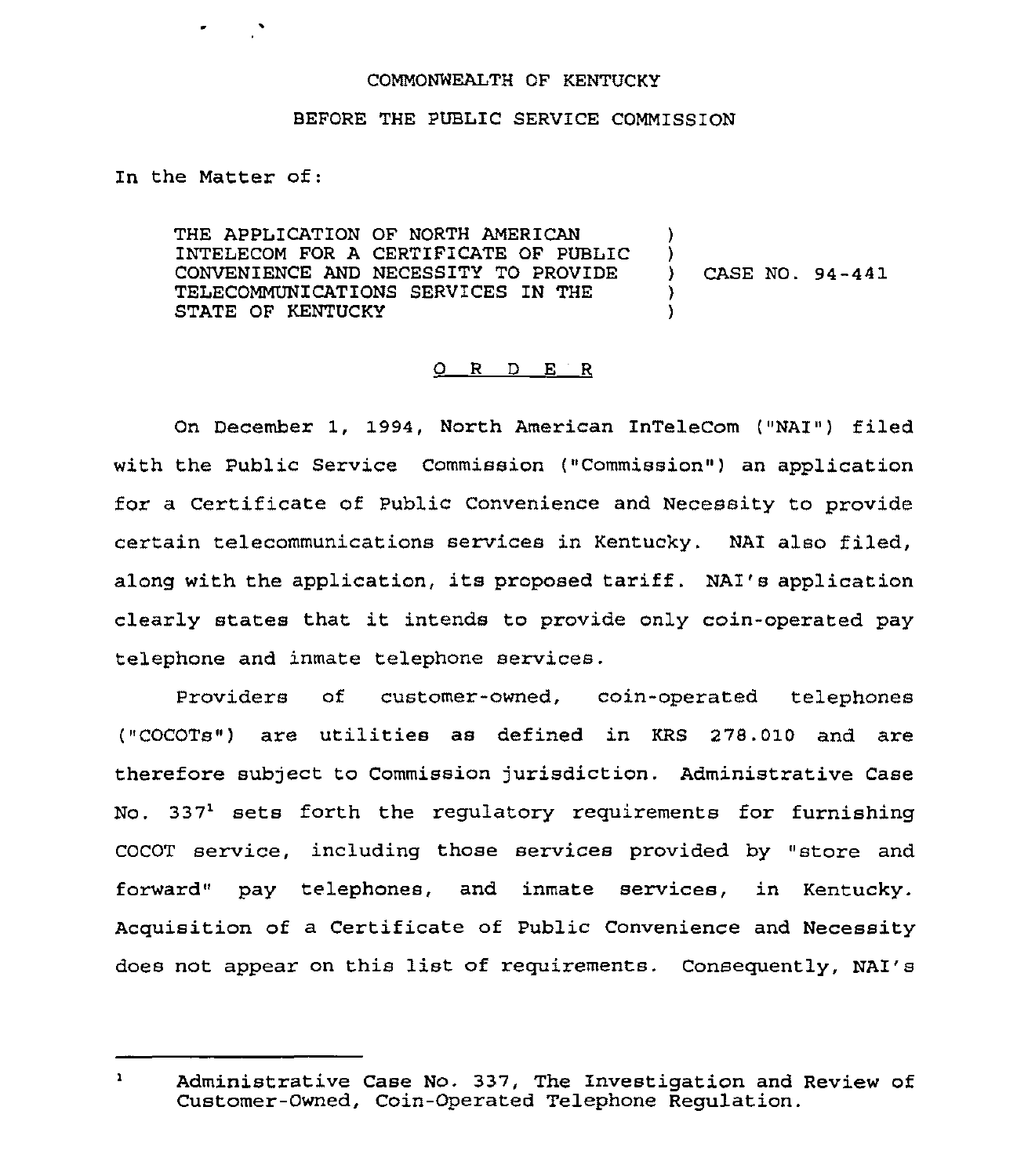application for a Certificate of Public Convenience and Necessity should be dismissed.

NAI has also submitted its proposed tariff regarding provision of coin-operated pay telephone and inmate telephone services (the "NAI tariff" ) . Administrative Case No. 337 states that COCOT providers that furnish toll calls may not charge rates that exceed the local exchange carrier's or ATaT communications of the south Central States, Inc.'s ("AT&T") maximum approved rates for intraLATA calls, NAI has revised its proposed tariff to comply with this requirement. NAI accomplished this revision by refiling pages 14, 15, and 16 of its proposed tariff to show the appropriate toll rates. However, the pages so refiled reflect an inappropriate effective date of December 15, 1994. The effective date should have been December 31, 1994, in conformity with the effective date of the proposed tariff filed December 1. Consequently, NAI's proposed tariff is accepted. However, NAI should refile pages 14, 15, and 16 to reflect the appropriate effective date of December 31, 1994.

IT IS THEREFORE ORDERED that:

 $\bullet$  -  $\bullet$  -  $\bullet$  -  $\bullet$  -  $\bullet$ 

1. NAI's request for <sup>a</sup> Certificate of Public Convenience and Necessity to provide coin-operated pay telephone and inmate telephone services is dismissed.

2. The NAI tariff is accepted.

 $-2-$